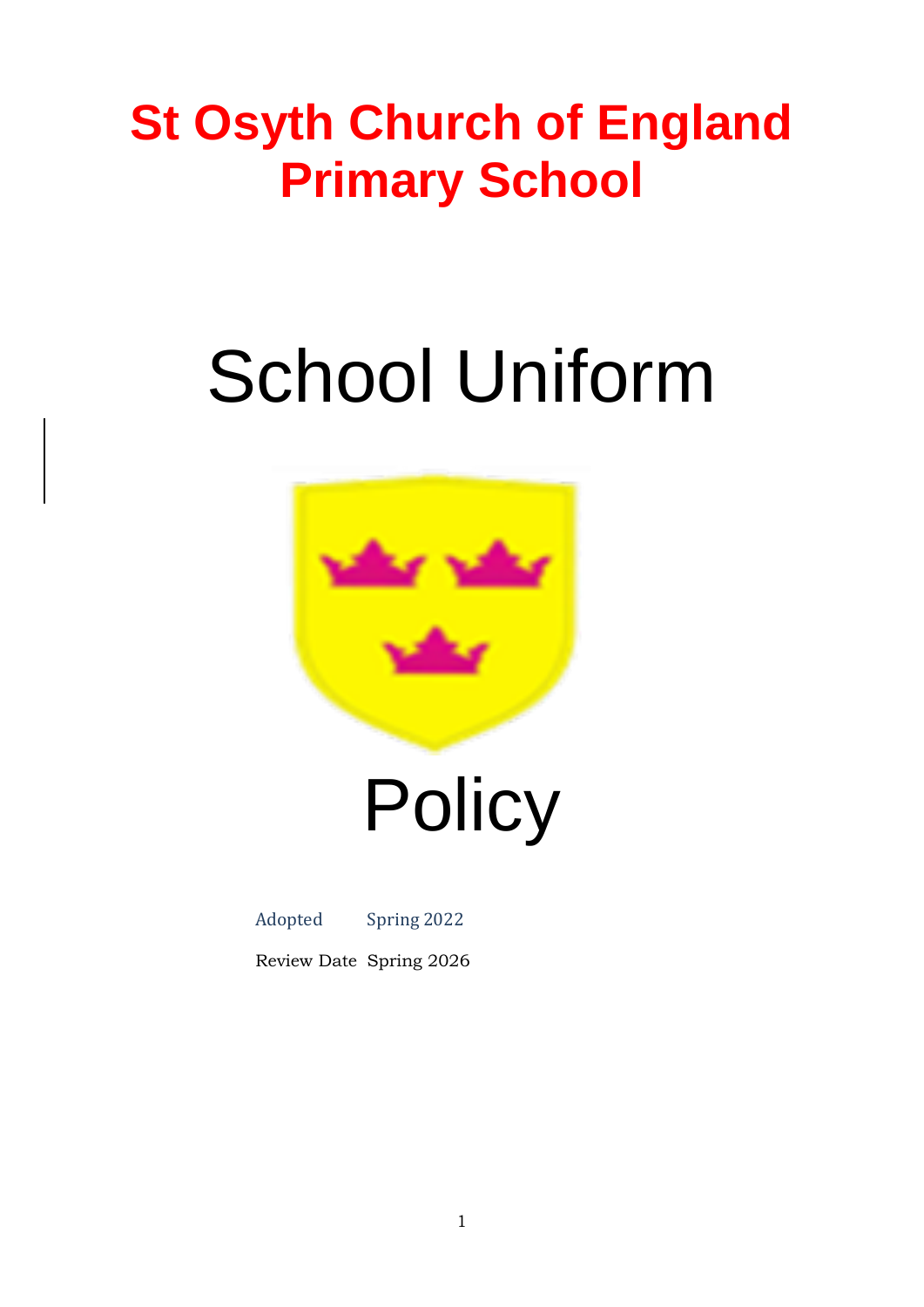### **School Uniform, Appearance and Equipment Policy and Code**

#### **Introduction**

It is St Osyth Church of England School policy that all pupils enrolled at the school wear school uniform when attending school or participating in a school event outside normal school hours unless informed by the school otherwise.

The wearing of full school uniform is expected as an integral part of the school ethos, positive attitudes, high standards and a sense of personal pride.

#### **Aims and Objectives**

Our policy is aimed to be fair and reasonable. A subsidiary objective is to prevent the cost or type of school uniform becoming a barrier that deters parents of any background from seeking a place at this school. We have formulated this policy to ensure that pupils are not disadvantaged due to any of the protected characteristics set out in the Equality Act 2010.

Our policy for school uniform is based on the notion that school uniform:

- Promotes a sense of pride in the school
- Engenders a sense of community and belonging towards the school
- Is practical and smart
- Makes children feel equal to their peers in terms of appearance
- Is regarded as suitable wear for school and is considered by parents as good value for money
- Is designed with health and safety in mind.

#### **School Uniform**

The school is committed to ensuring fair access to school uniform by selling items as cost effective as possible and also the provision of second-hand school uniform, where supplies allow for this.

Parents are also encouraged to compare prices at general outlets and retailers.

Via Anglia Sports Wear, [http://www.yourschoolwear.co.uk/,](http://www.yourschoolwear.co.uk/) we sell items such as sweatshirts, cardigans, T shirts, sun hats, fleeces and book bags.

The school will consider exceptions to our uniform policy on religious and/or cultural grounds, These must be made in writing and submitted to the headteacher at least two weeks in advance of the date that the exception is requested to commence. The headteacher's decision on such exceptions is final.

**Children not wearing school uniform will be dealt with in line with the school behaviour policy.** For example, children not wearing school shoes will:

- be given a little time to get some school shoes
- usually have two letters sent home
- if they persist in not wearing shoes for school as set out in this policy, wear their PE plimsolls in school instead. If necessary, school may provide plimsolls for this use.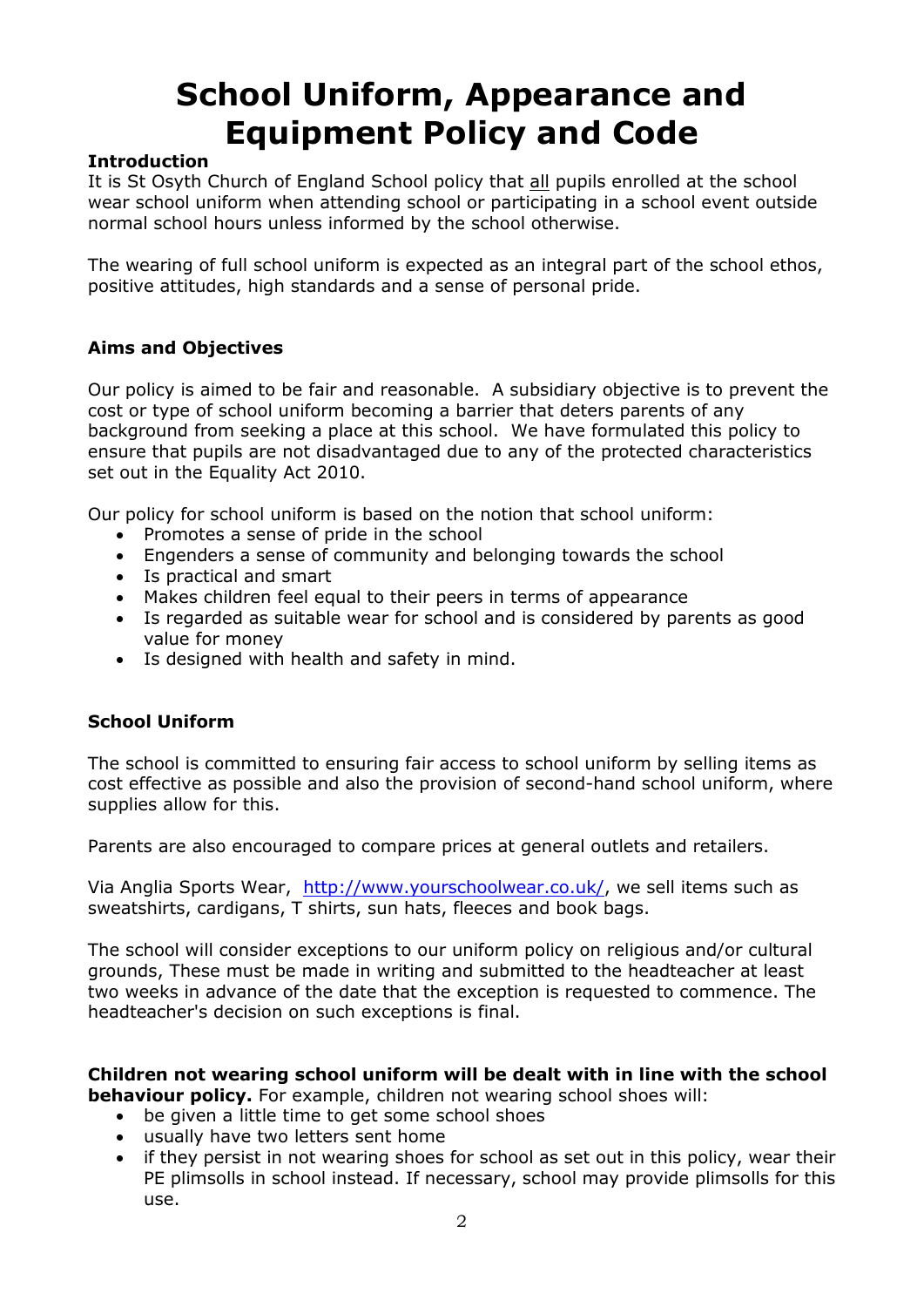#### **Winter Uniform**

- Red sweatshirts or cardigans, preferably with school logo, (no other advertising logo will be accepted).
- Outdoor clothing should be warm and waterproof. Warm headgear and gloves worn outdoors is acceptable.
- Red fleeces for outdoors are optional but are not acceptable as alternative to the sweatshirt.
- White short sleeved polo shirt or white, collared, cotton shirt
- Grey or black skirts (knee length or just above) miniskirts and leggings are not acceptable.
- Grey or black culottes (no short shorts are accepted)
- Grey or black trousers (no jeans, jeggings or leggings)
- Flat and plain (no logos in any in colour other than black), covered black leather/leather effect shoes or boots. In poor weather pupils may wear flat wellington boots or trainers to school and in the playground/on the field during playtimes but must change into appropriate black school shoes when in the school building. No trainers or sandals are acceptable.

#### **Summer Uniform**

- Red gingham dresses or gingham blouses.
- Red gingham playsuits that match our summer school dresses, as shown in the picture.



- Red sweatshirts or cardigans, preferably with school logo, (no other advertising logo will be accepted).
- White short sleeved polo shirt or white, collared, cotton shirt
- Grey or black skirts (knee length or just above) miniskirts and leggings are not acceptable.
- Grey or black 34 length trousers or shorts (no short shorts are accepted)
- Grey or black trousers
- Grey pinafore dresses
- Plain, preferably Red, sun hats
- Flat and plain (no logos in any in colour other than black), covered black leather/leather effect shoes or ankle boots. In poor weather pupils may wear flat heeled boots or trainers to school and in the playground during playtimes but must change into appropriate black school shoes when in the school building. No trainers, long length boots or sandals are acceptable.

#### **PE Kit**

PE kit must be in school every day and should be kept in a bag and consists of:

- Black shorts
- White t shirt
- Plimsolls, football boots or trainers (not with flashing heels or wheels)
- Club shirts or inappropriate shorts are not permitted.
- Plain, tracksuit bottoms and top, advertising logos must be discreet.

#### **Swimming kit**

- Swimming trunks, shorts, briefs or full bathing costume, no bikinis and no Bermuda shorts.
- Swimming caps compulsory for every child
- Towel.
- Hairbrush allowed but no hairstyling products.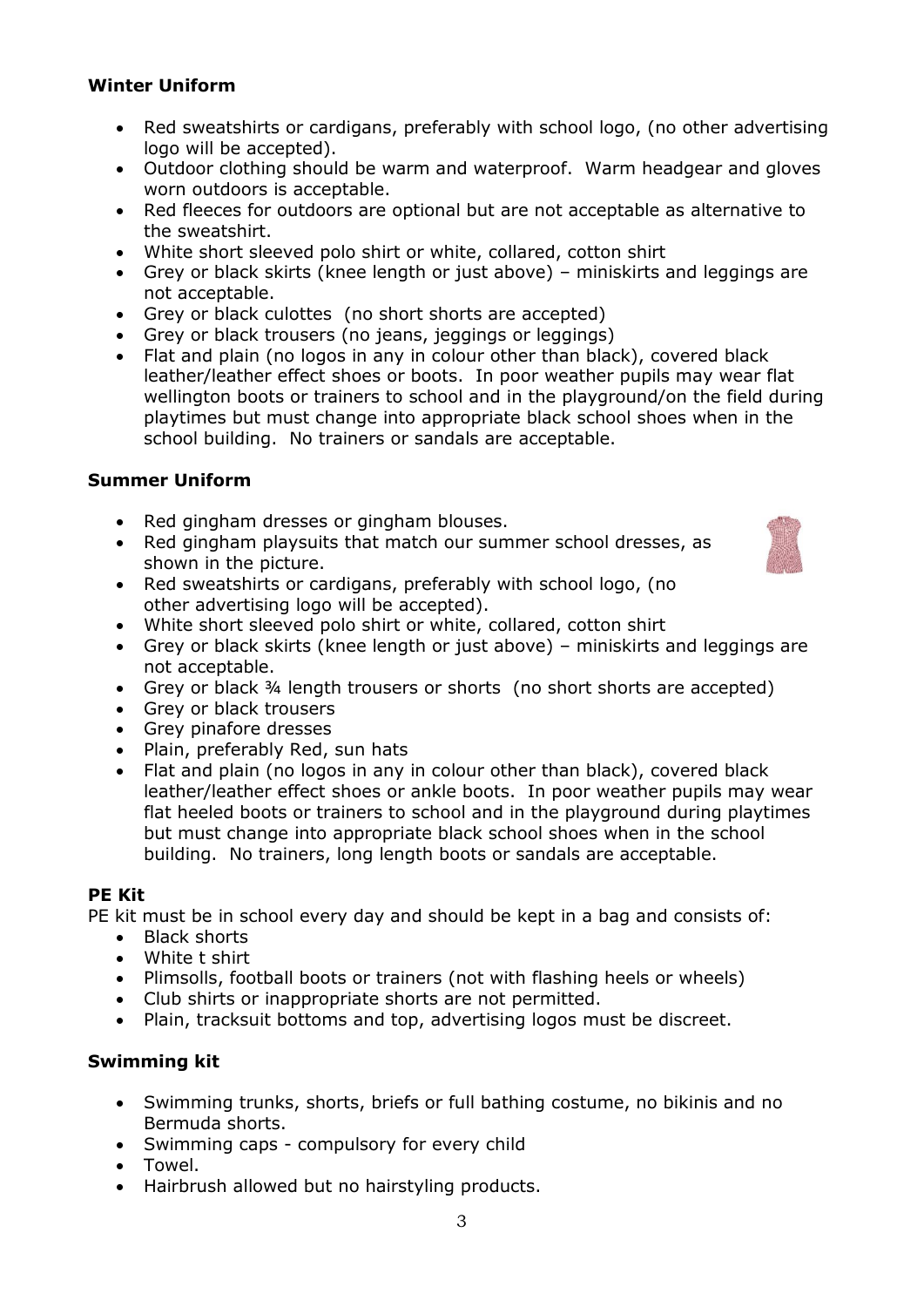**ALL** CLOTHING MUST BE CLEARLY MARKED WITH CHILD'S NAME The school is not responsible for the loss of school uniform and no staff will be held to account for such loss.

#### **Non-uniform days**

The school will occasionally permit a day or event where uniform is not required for celebration or charity purposes. Prior notice will be given of this exception to the rule to parents and pupils.

#### **Jewellery**

On health and safety grounds we do not allow children to wear jewellery in school. The exceptions to this rule are ear-ring studs only in pierced ears, wrist watches or school badges, medals or stickers. All other body piercing and the wearing of rings are not allowed. All jewellery is to be removed for PE, dance and any other physical activities. Covering earrings with tape is not permitted. Pupils will be excluded from physical activity if jewellery is not removed. The child is responsible for the safe keeping of their own jewellery. No member of staff is responsible for any loss or damage.

#### **Hair**

The school does not permit children to have inappropriate hair styles such as Mohicans or unusual/unnatural hair colouring that serve as a distraction to other children and make children feel unequal in terms of appearance. Long hair is to be tied up (boys and girls). Hair accessories, such as bands, should be in red/black/grey/white.

#### **Accessories**

Makeup. nail varnish and false/gel nails are not permitted except for dressing up for non-uniform days or social events such as school discos. Hats, caps and hoods within school are not permitted. Cycle helmets should be worn by all pupils cycling to school. Clothing accessories such as socks and tights or hair fasteners should be plain and Red, grey, black or white. No sweat bands should be worn.

#### **Watches**

Children are encouraged to wear watches. When children are learning to tell the time, watches with analogue faces are best. Children may wear 'fit/sport' style watches which measure physical activity of the wearer. Children are not permitted to wear any device, such as 'smart watches' which have any of the following capabilities:

- Recording still or moving images/videos
- Recording sound, including voices
- Internet connectivity whilst on the school site

Any child that wears a watch, with any of the above prohibited functionality, will have the watch confiscated for the time that they are on the school site. Repeated wearing of a prohibitive watch will lead to increased sanctions.